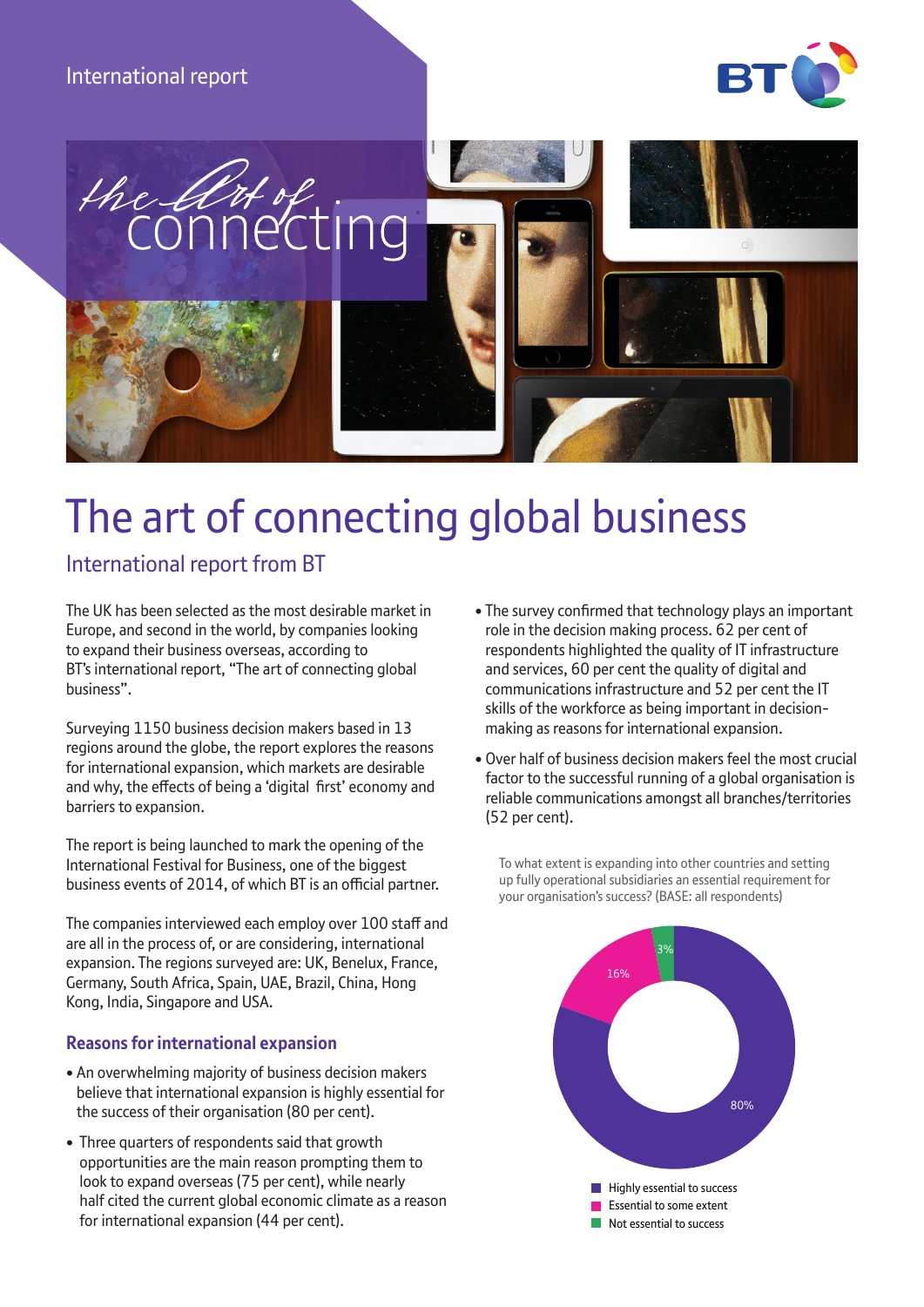## **Desirable markets for expansion**



Analysis of those markets seen as highly desirable for expansion, both externally and internally from each of those markets (BASE: all respondents)

- The UK is the most desirable country in Europe, and second in the world, for companies looking to expand their business overseas.
- Business leaders identified the USA (33 per cent), UK (30 per cent), China (29 per cent), Hong Kong (27 per cent) and Germany (26 per cent) as the most highly desirable markets for business expansion.
- The top three countries were ranked highly based on their potential customer base and the average affluence and disposable income of their citizens.
- The UK is also appealing because of its IT security and governance (37 per cent), the USA for the ability to roll out service level agreements to the same standard as an organisation's headquartered country (34 per cent), and China for the IT skills of its workforce (29 per cent).
- UK firms looking to grow internationally consider the USA (33 per cent), Germany (29 per cent) and China (28 per cent) as the most highly desirable markets to expand into.
- The strongest levels of interest in the UK come from the developing 'BRICS' (Brazil, India, China and South Africa) and 'MINT' (Mexico, Indonesia, Nigeria, and Turkey) economies. India identifies the UK as the most desirable country for business expansion (51 per cent) while Brazil puts it in second place (34 per cent).
- While the UK is the second most desirable country for business expansion overall (30 per cent), business leaders

within the country have a low view of the UK's desirability with only 37 per cent believing it to be highly desirable. In comparison, 59 per cent of respondents in the USA stated that their country was highly desirable for business expansion.

Analysis of the criteria seen as attractive for expansion into the UK – multiple choice (BASE: all respondents)

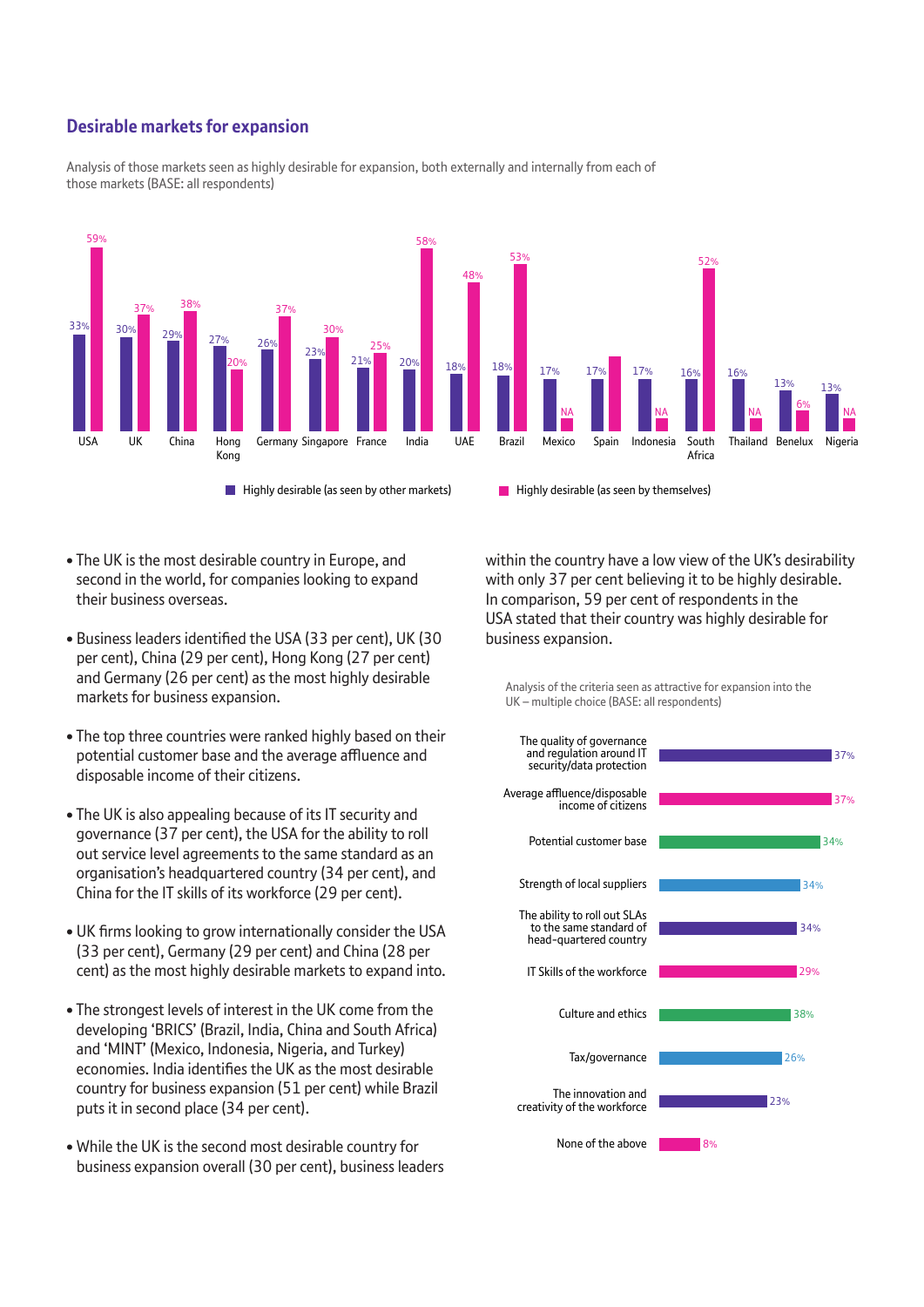#### **Importance of a 'digital-first' economy**

- Significantly, 91 per cent of businesses stated that if a country is a "digital-first" economy then this is a "great help" when expanding into it.
- "Digital-first" economies have a ubiquitous, nationwide, high speed internet connection.

To what extent does being a digital first economy (i.e. having a ubiquitous, nation-wide, high speed internet connection) help foster the sense of being a desirable place in which to do business? (BASE: all respondents)



- Globally, the various barriers to expansion have prevented nearly half of respondents from moving into their desired market (43 per cent). In the UK, the number of businesses unable to move increased to over 50 percent (54 per cent).
- Only 2 per cent of respondents identified a lack of finances as hindering their expansion.

To what extent have the digital infrastructures of your most desired markets hindered any expansion plans into said market? (BASE: all respondents)



#### **Barriers to expansion**

- Government regulations are the biggest challenge faced by organisations expanding internationally (47 per cent), followed by established competition (45 per cent) and the cost of the initial investment (40 per cent).
- Despite being an accelerator for expansion, poor digital infrastructures are also a hindrance; the vast majority (94 per cent) of business decision makers claim the digital infrastructures of their most desired markets have hindered their plans to some extent.
- Thirty seven per cent feel that technology within their own organisation is hindering their expansion into other countries.
- Personnel issues (31 per cent), logistics (30 per cent) and regulation and tariffs (29 per cent) were also identified as internal challenges faced by organisations looking to expand internationally.

## **How BT can help**

We believe communications technology powers business and economic growth. In the connected world, we also see technology as increasingly an art as much as a science. When used creatively, technology can deliver stunning business outcomes, and with everything connected, distance no longer sets limits on what we can achieve.

BT operates a global network infrastructure with the ability to provide services for its customers in 198 countries and territories. We take a total network approach, global and local, integrating connectivity seamlessly to deliver improved business performance for our customers.

Our highly reliable international network is complemented with a comprehensive portfolio of services in the areas of security, unified communications and collaboration, customer relationship management and cloud solutions. These are all underpinned by BT Advise, a 4,000-strong global team of professional services specialists.